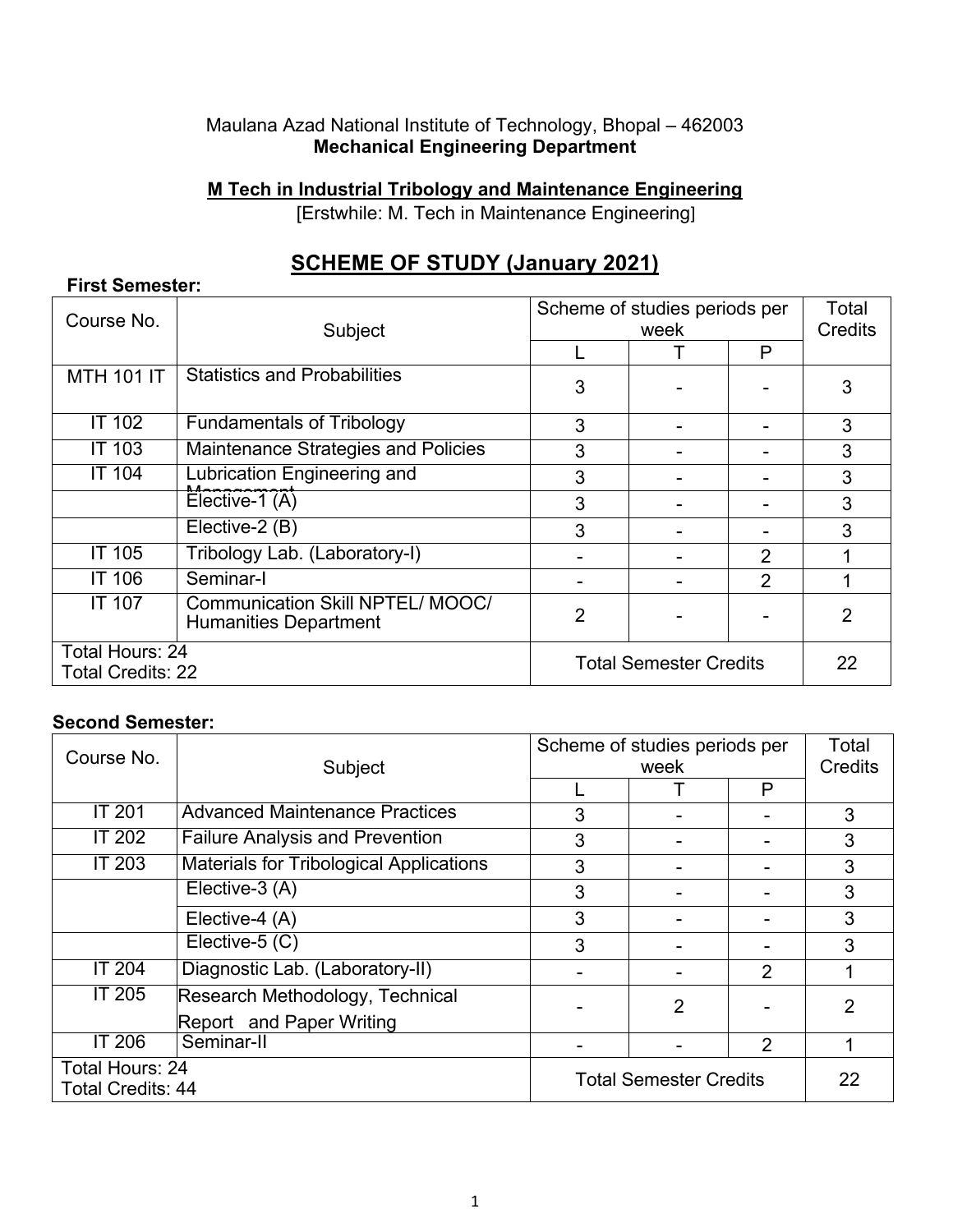#### **Third Semester:**

| Course<br>No.                               | Subject                | Scheme of studies periods per<br>week |   | Total<br><b>Credits</b> |    |
|---------------------------------------------|------------------------|---------------------------------------|---|-------------------------|----|
|                                             |                        |                                       |   |                         |    |
| <b>IT 301</b>                               | <b>Project Phase-I</b> | $\overline{\phantom{0}}$              | - | 32                      | 16 |
| Total Hours: 32<br><b>Total Credits: 60</b> |                        | <b>Total Semester Credits</b>         |   |                         | 16 |

## **Fourth Semester:**

| Course<br>No.                               | Subject                 |                               | Scheme of studies periods per<br>week |    | Total<br><b>Credits</b> |
|---------------------------------------------|-------------------------|-------------------------------|---------------------------------------|----|-------------------------|
|                                             |                         |                               |                                       |    |                         |
| <b>IT 401</b>                               | <b>Project Phase-II</b> |                               |                                       | 40 | 20                      |
| Total Hours: 40<br><b>Total Credits: 80</b> |                         | <b>Total Semester Credits</b> |                                       |    | 20                      |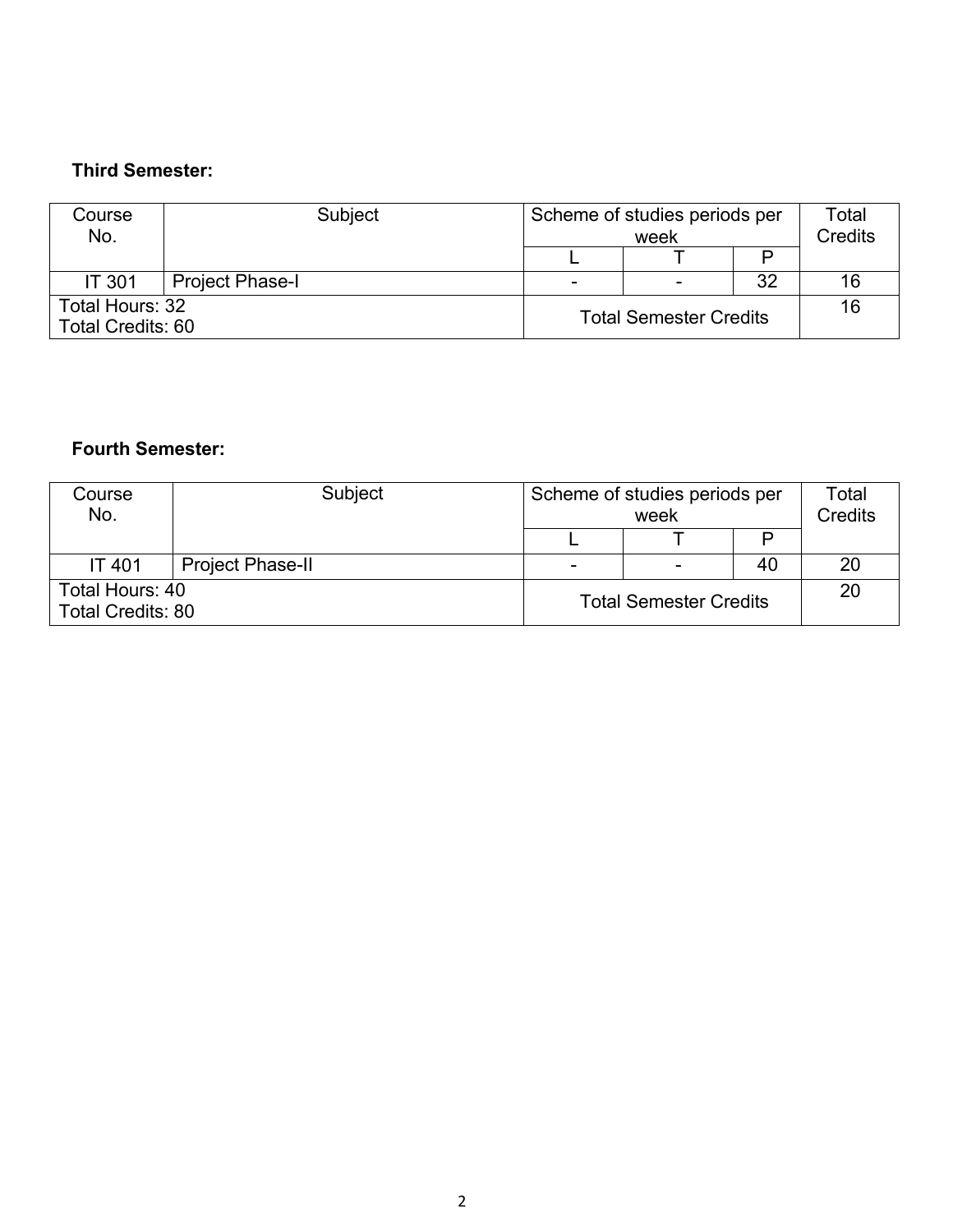| <b>List of Electives A</b> |                                                     |                            | <b>List of Electives B</b>                                         |
|----------------------------|-----------------------------------------------------|----------------------------|--------------------------------------------------------------------|
| IT501                      | Automobile Tribology                                | AM509                      | <b>Material Characterization</b>                                   |
| IT502                      | <b>Bulk Solids and Handling</b>                     | AM101                      | <b>Advanced Computational Techniques</b>                           |
| IT503                      | <b>Computer Aided Maintenance</b><br>Management     | AM102                      | <b>Material Technology</b>                                         |
| <b>IT504</b>               | <b>Industrial Hydraulics and Pneumatics</b>         | <b>SV104</b>               | <b>Finite Element Analysis</b>                                     |
| <b>IT505</b>               | Industrial Maintenance &<br>Management              | <b>SV505</b>               | Rotor Dynamics & Balancing                                         |
| <b>IT506</b>               | <b>Machine Health Monitoring</b>                    | <b>ID511</b>               | <b>Additive Manufacturing</b>                                      |
| IT507                      | Maintenance Audit and Design<br>Awareness           | <b>TH501</b>               | Renewable Energy                                                   |
| <b>IT508</b>               | Maintenance Economics and<br>Turn around Management | SV517                      | Product Design & Development                                       |
| <b>IT509</b>               | Maintenance of Electrical Machines                  | <b>AM507</b>               | <b>Product Design &amp; Material Selection</b>                     |
| IT510                      | Maintenance of Material Handling<br><b>Systems</b>  | <b>List of Electives C</b> |                                                                    |
| IT511                      | Maintenance of Power Plant<br>Machinery             | <b>EN202</b>               | Solid Waste Management                                             |
| IT512                      | Maintenance of Transport Machinery                  | GE203                      | <b>Reinforced Soil Structures</b>                                  |
| IT513                      | Restoration, Repairs and Retrofitting               | GI201                      | <b>Basic Concepts of GIS</b>                                       |
| IT514                      | Risk Analysis and Industrial Safety                 | <b>HY201</b>               | Characteristics of Hydraulic Machines                              |
|                            |                                                     | ST203                      | Theory of Plates & Shells                                          |
|                            |                                                     | <b>TR201</b>               | <b>Highway Construction &amp; Maintenance</b>                      |
|                            |                                                     | <b>WR203</b>               | <b>Ground Water Engineering</b>                                    |
|                            |                                                     | <b>PS201</b>               | <b>Modern Control Systems</b>                                      |
|                            |                                                     | ED202                      | <b>Advanced Control Systems</b>                                    |
|                            |                                                     | <b>VE202</b>               | <b>VLSI Technology</b>                                             |
|                            |                                                     | <b>DC203</b>               | <b>Digital Image Processing</b>                                    |
|                            |                                                     | AC203                      | <b>Optimization Techniques</b>                                     |
|                            |                                                     | AI202                      | Deep Learning                                                      |
|                            |                                                     | <b>CN203</b>               | Graph Theory & Network Algorithm                                   |
|                            |                                                     | <b>IS201</b>               | Applied Cryptography                                               |
|                            |                                                     | <b>MS202</b>               | Deformation Behavior of Materials                                  |
|                            |                                                     | CH203                      | Industrial Safety & Hazard Management                              |
|                            |                                                     | <b>HS1204</b>              | <b>Housing Finance</b>                                             |
|                            |                                                     | <b>UP1203</b>              | Infrastructure Planning                                            |
|                            |                                                     | <b>NT201</b>               | Nano Structures Characterization<br>Techniques                     |
|                            |                                                     | <b>BI203</b>               | <b>Optimization Techniques &amp; Graph</b>                         |
|                            |                                                     | <b>CSB201</b>              | Mathematical Modeling & Simulation of<br><b>Biological Systems</b> |
|                            |                                                     | <b>RE202</b>               | <b>Solar Energy Systems</b>                                        |
|                            |                                                     | <b>ES202</b>               | <b>Energy Management in Buildings</b>                              |
|                            |                                                     | <b>BIO201</b>              | Cheminformatics & Drug Designing                                   |